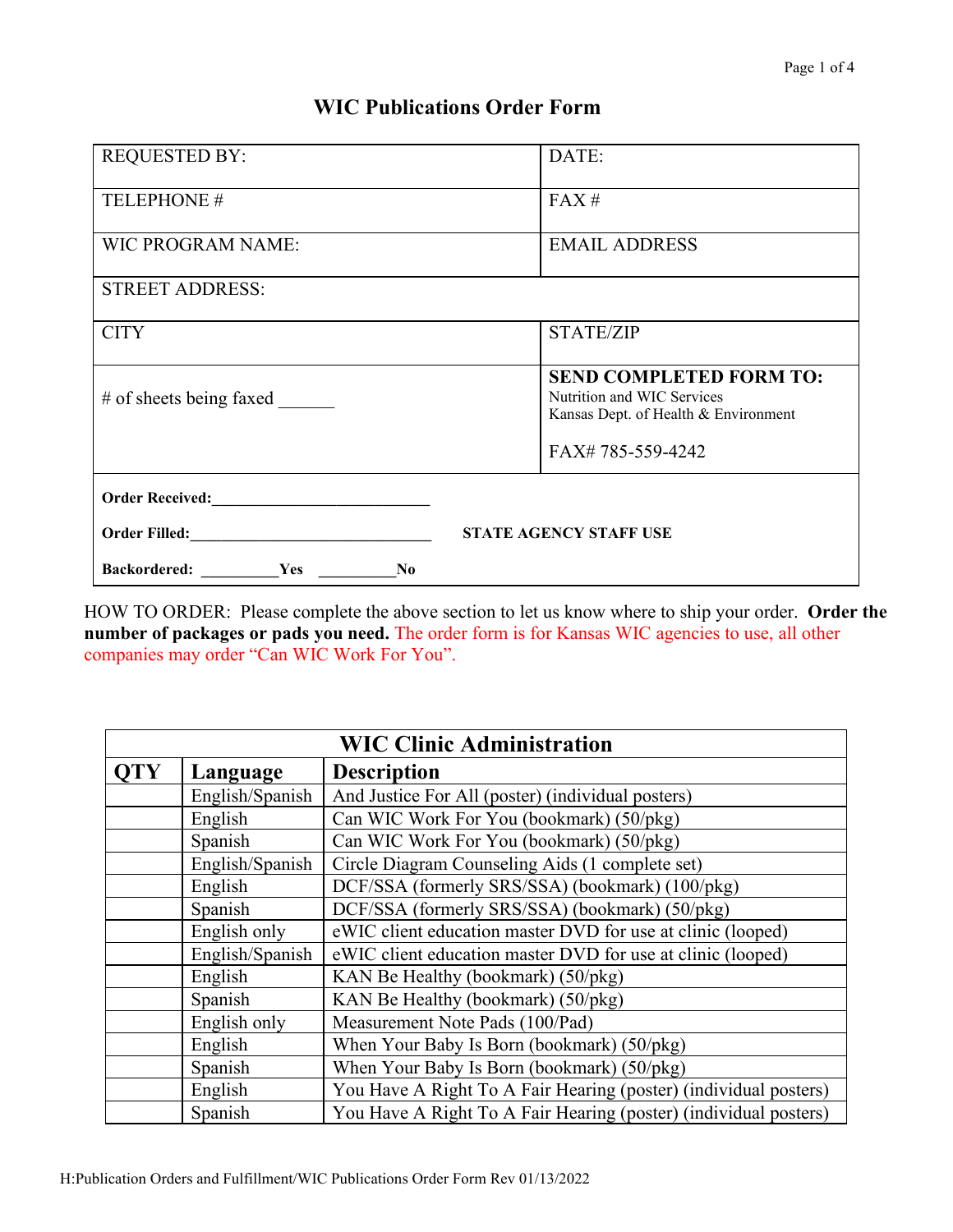| <b>Oral Health</b> |                 |                                                  |
|--------------------|-----------------|--------------------------------------------------|
| <b>OTY</b>         | Language        | <b>Description</b>                               |
|                    | English/Spanish | A Healthy Smile for You and Your Family (25/pad) |
|                    | English/Spanish | Bottles & Bedtime $(25/\text{pkg})$              |
|                    | English/Spanish | Breastfeeding and Healthy Teeth (25/pkg)         |
|                    | English/Spanish | Brushing Up For Healthy Teeth (25/pkg)           |
|                    | English/Spanish | Cavity Free Starts at Pregnancy (25/pkg)         |
|                    | English/Spanish | Choose the Right Container (25/pkg)              |
|                    | English/Spanish | Fluoride for Healthy Teeth                       |
|                    | English/Spanish | Healthy Snacks Limit Acid Attacks (25/pkg)       |
|                    | English/Spanish | Is Your Mouth Ready for Pregnancy? (25/pkg)      |
|                    | English/Spanish | Lift the Lip $(25/\gamma)$                       |
|                    | English/Spanish | My Child's First Dental Visit (25/pkg)           |
|                    | English/Spanish | Tasty Treats for Teeth (25/pkg)                  |
|                    | English/Spanish | They're Not Just Baby Teeth (25/pkg)             |
|                    | English/Spanish | Toothpaste Tips (25/pkg)                         |

| <b>Nutrition</b> |                 |                                                                   |
|------------------|-----------------|-------------------------------------------------------------------|
| <b>OTY</b>       | Language        | <b>Description</b>                                                |
|                  | English         | Bringing Home Baby magazine (10/pkg)                              |
|                  | Spanish         | Bringing Home Baby magazine (10/pkg)                              |
|                  | English/Spanish | Eating Healthy (formerly Eating Healthy-My 9 Months) (25/pkg)     |
|                  | English/Spanish | Homemade Baby Food (25/pkg)                                       |
|                  | English         | Iron Foods for Moms and Kids (50/pad)                             |
|                  | Spanish         | Iron Foods for Moms and Kids (50/pad)                             |
|                  | English         | Iron Foods for Older Babies and Toddlers -9 mos to 2 yrs (50/pad) |
|                  | Spanish         | Iron Foods for Older Babies and Toddlers -9 mos to 2 yrs (50/pad) |
|                  | English         | Let's Eat magazine $(10/pkg)$                                     |
|                  | Spanish         | Let's Eat magazine $(10/pkg)$                                     |
|                  | English         | MyPlate Make a Healthy Plate (25/pad)                             |
|                  | Spanish         | MyPlate Make a Healthy Plate (25/pad)                             |
|                  | English         | MyPlate Preschool-Start Early with a Healthy Plate (25/pkg)       |
|                  | Spanish         | MyPlate Preschool-Start Early with a Healthy Plate (25/pkg)       |
|                  | English         | Sippy Cup bookmark (25/pkg)                                       |
|                  | Spanish         | Sippy Cup bookmark (25/pkg)                                       |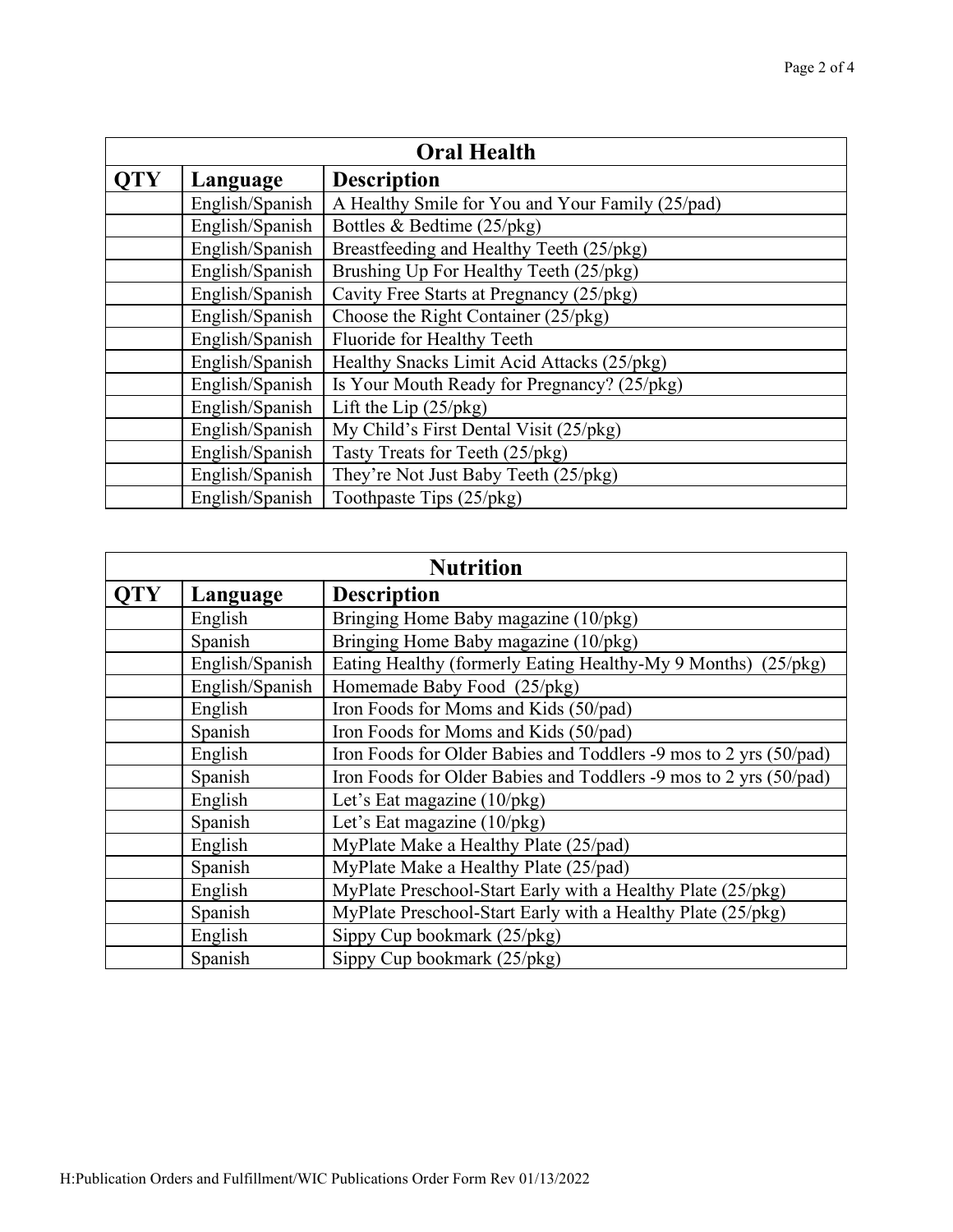| <b>Breastfeeding</b> |                     |                                                                |
|----------------------|---------------------|----------------------------------------------------------------|
| <b>QTY</b>           | Language            | <b>Description</b>                                             |
|                      | English             | Amy's Babies Bookmark—The Scoop on Poop (25/pkg)               |
|                      | Spanish             | Amy's Babies Bookmark-The Scoop on Poop (25/pkg)               |
|                      | English             | Amy's Babies Bookmark-Feeding "Signs Baby Well Fed/ Not        |
|                      |                     | Getting Enough" (25/pkg)                                       |
|                      | Spanish             | Amy's Babies Bookmark - Feeding "Signs Baby Well Fed/ Not      |
|                      |                     | Getting Enough" (25/pkg)                                       |
|                      | English             | Amy's Babies Bookmark-Positioning (25/pkg)                     |
|                      | Spanish             | Amy's Babies Bookmark—Positioning (25/pkg)                     |
|                      | English             | Baby Wearing postcard (25/pkg)                                 |
|                      | Spanish             | Baby Wearing postcard (25/pkg)                                 |
|                      | English             | Break Time for Nursing Mothers folded cards (25/pkg)           |
|                      | Spanish             | Break Time for Nursing Mothers folded cards (25/pkg)           |
|                      | English             | Breastfeeding-A Special Gift postcard (25/pkg)                 |
|                      | Spanish             | Breastfeeding-A Special Gift postcard (25/pkg)                 |
|                      | English             | Breastfeeding Longer = More postcard (25/pkg)                  |
|                      | Spanish             | Breastfeeding Longer = More postcard (25/pkg)                  |
|                      | English             | Breastfeeding Mother/Baby Log (25/pkg)                         |
|                      | Spanish             | Breastfeeding Mother/Baby Log (25/pkg)                         |
|                      | English/Spanish     | Breastfeeding - Why Babies Breastfeed Often (50/pad)           |
|                      | Eng/Span/Vietnamese | Breastfeeding – You Can Do It! DVD (25/pkg-all 3 langs on DVD) |
|                      | English             | Breastfeeding Peer Counselor Program Magnets (25/pkg)          |
|                      | Spanish             | Breastfeeding Peer Counselor Program Magnets (25/pkg)          |
|                      | English only        | BreastmilkAs Good as it Gets (bookmark) (10/pkg)               |
|                      | English             | Coffective - Get Ready to Fall in Love flyer (25/pkg)          |
|                      | Spanish             | Coffective - Get Ready to Fall in Love flyer (25/pkg)          |
|                      | English             | Coffective - We're Prepared (a checklist) (25/pkg)             |
|                      | Spanish             | Coffective - We're Prepared (a checklist) (25/pkg)             |
|                      | English             | Dad + Baby (LA Publishing) $(25/\gamma)$                       |
|                      | Spanish             | Dad + Baby "Papa & Bebe" (LA Publishing) (25/pkg)              |
|                      | English             | Getting Ready-First Hours postcard (25/pkg)                    |
|                      | Spanish             | Getting Ready-First Hours postcard (25/pkg)                    |
|                      | English only        | I'm Learning to Breastfeed crib card (25/pkg)                  |
|                      | English/Spanish     | Laid-Back Breastfeeding (bookmark) (10/pkg)                    |
|                      | English             | Loving Support Breastfeeding cards (25/pkg)                    |
|                      | Spanish             | Loving Support Breastfeeding cards (25/pkg)                    |
|                      | English             | Magical Bond – Father $(25/\gamma)$                            |
|                      | Spanish             | Magical Bond – Father $(25/\gamma)$                            |
|                      | English             | Magical Bond - Grandparent (25/pkg)                            |
|                      | Spanish             | Magical Bond – Grandparent $(25/\gamma)$                       |
|                      | English             | Magical Bond – Mother $(25/\gamma)$                            |